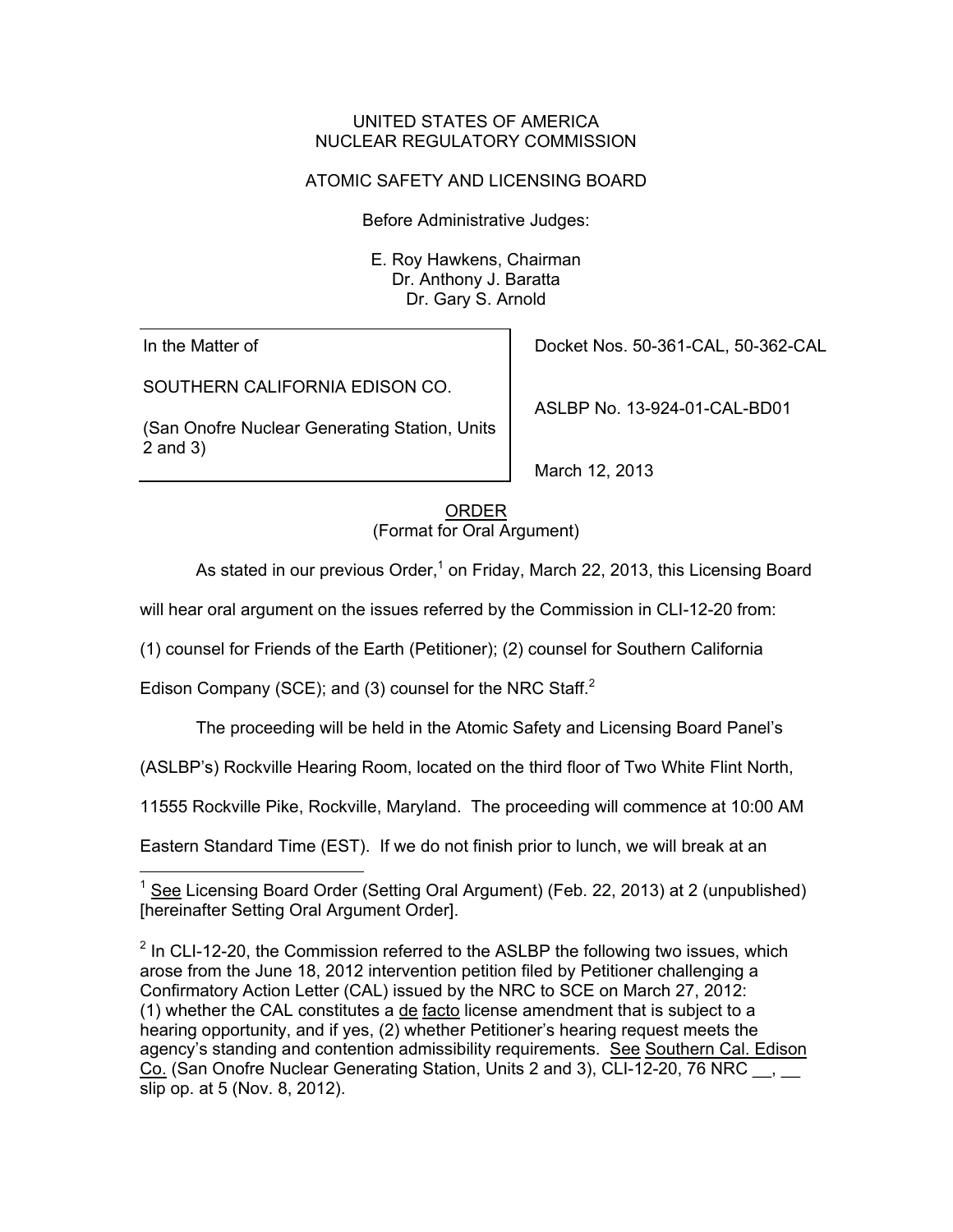appropriate time for lunch, resume in the afternoon, and continue until finished.

For the benefit of the public, this oral argument will be webcast live on the following link, http://www.visualwebcaster.com/event.asp?id=92668. The webcast will be recorded and will remain accessible for viewing at that link for ninety (90) days after the argument.

The oral argument will proceed as follows. The Board will hear, in the following order, from (1) Petitioner, (2) SCE, and (3) the NRC Staff. The Board anticipates hearing from each party for about 45 minutes. Each party may, if it elects, start its argument with a 5-minute opening statement. Petitioner may, if it elects, provide a final rebuttal argument not to exceed 5 minutes.

The parties should be aware that the Board is familiar with the arguments in their briefs. The principal purpose of this argument is not for the parties simply to repeat those arguments; rather, the purpose of this argument is to enable the Board to ask questions about the parties' positions. The Board will permit a party to argue for more than 45 minutes if the Board determines that additional time is necessary for the Board to fully understand a party's position. Conversely, if the Board concludes that it fully understands a party's position in less than 45 minutes, the Board will hear from the next party, with the understanding that the Board may subsequently return to a party with a follow-up question.

Although the parties should be prepared to answer questions relating to all matters in their pleadings, they should expect questioning on the following topics:

(1) Taking into account the language in CLI-12-20, the fact that the CAL is an evolving process, and relevant precedent, whether this Board should limit its review to the four corners of the March 27, 2012 letter to resolve the de facto license amendment issue referred by the Commission.

(2) Assuming arguendo that the scope of the de facto license amendment issue requires this Board to look beyond the March 27, 2012 letter and to consider whether SCE's start-up plan, if authorized, would

2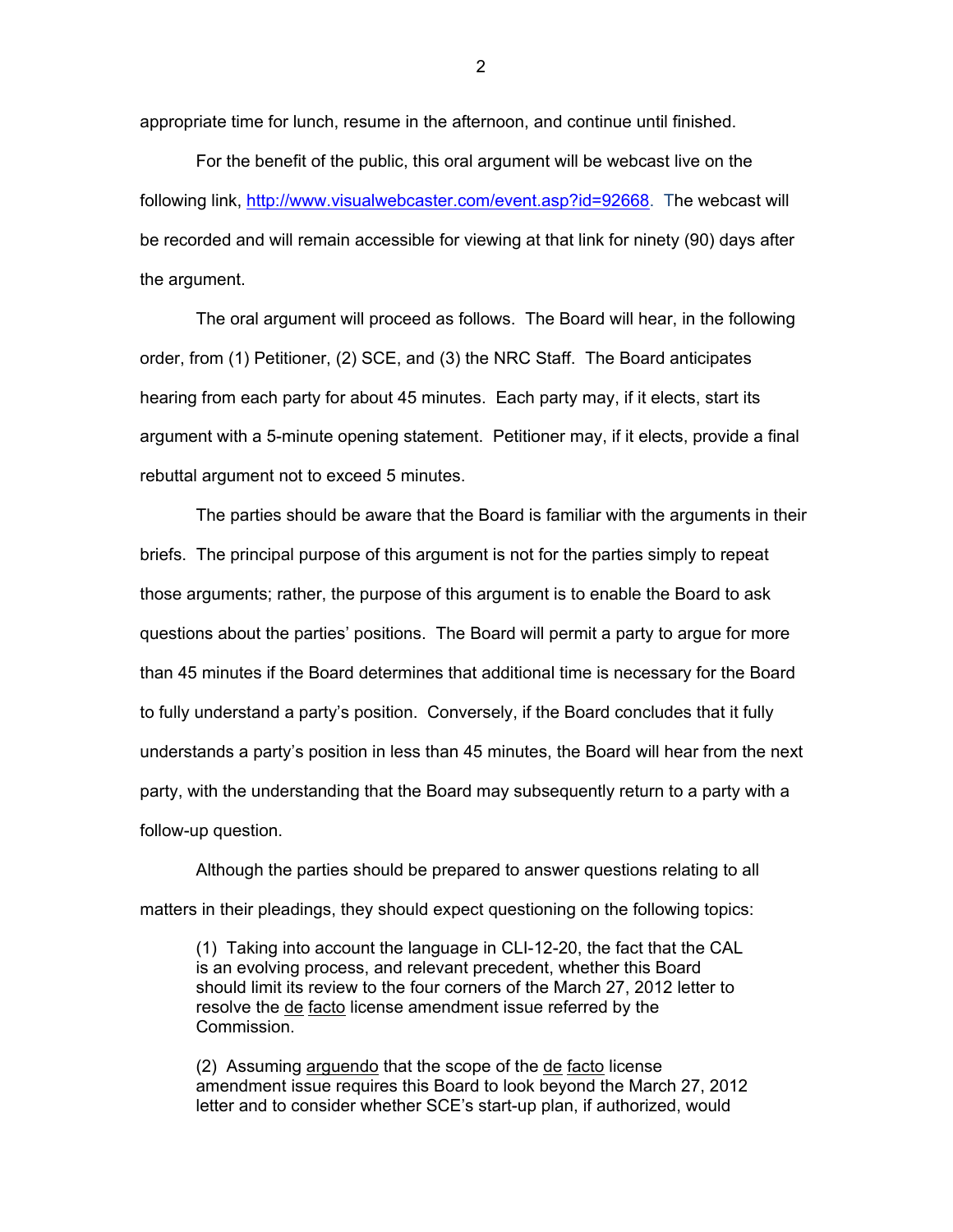constitute a de facto license amendment, do the standards in 10 C.F.R. § 50.59 provide relevant guidance for this Board in resolving that issue.

(3) Assuming the standards in 10 C.F.R. § 50.59 provide relevant guidance for this Board in resolving the de facto license amendment issue, whether the information in SCE's October 3, 2012 Unit 2 "Start-Up Letter," including its enclosures, satisfies any of section 50.59 criteria that mandate a license amendment. Also, please be prepared to address provisions in (i) the FSAR, (ii) Technical Specifications, and (iii) responses to RAIs that may be relevant to the de facto license amendment issue.

We anticipate that a short portion of this oral argument will address proprietary information. If that occurs, in accordance with the governing Protective Order, only individuals who have signed Non-Disclosure Agreements or are otherwise authorized to have access to proprietary information may be in the Hearing Room during that discussion. $3$  This portion of the argument -- which will be closed and will not be webcast -- will take place after the non-proprietary segment of this proceeding that is described above. To ensure protection of the proprietary information, each party will -- no later than March 19, 2013 -- provide via email a list to the other parties (and to the Board's Law Clerk, Ms. Onika Williams) of individuals associated with that party who are authorized to remain in the Hearing Room during the discussion of proprietary information. Counsel for the parties will collectively take responsibility to ensure that no unauthorized person remains in the Hearing Room during the closed session.

 As indicated in our February 22, 2013 Order setting this oral argument, members of the public and representatives of the media are welcome to attend the non-proprietary portion of this oral argument. See Setting Oral Argument Order at 2. Because security screening measures are employed at the entrance of the NRC Building, individuals who

 $\overline{a}$ 

<sup>&</sup>lt;sup>3</sup> See Licensing Board Order (Granting Joint Motion for Entry of a Protective Order and Non-Disclosure Agreement) (Dec. 10, 2012) (unpublished).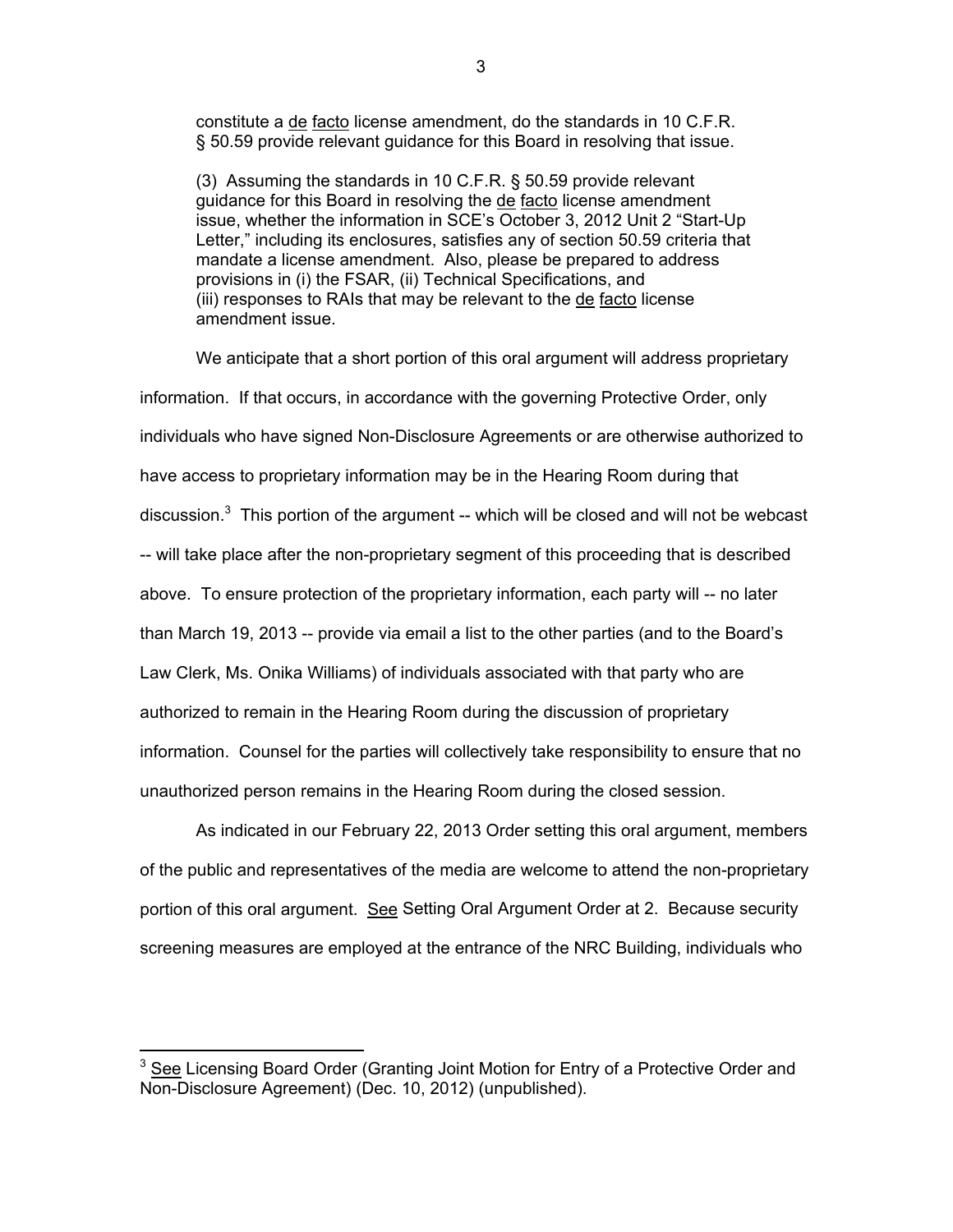are attending may wish to arrive early. Signs, banners, posters, and displays are prohibited in the Hearing Room in accordance with NRC policy. See id.

It is so ORDERED.

 FOR THE ATOMIC SAFETY AND LICENSING BOARD */RA/*

E. Roy Hawkens, Chairman ADMINISTRATIVE JUDGE

Issued at Rockville, Maryland this 12th day of March 2013.

 $\overline{\phantom{a}}$  , and the contract of the contract of the contract of the contract of the contract of the contract of the contract of the contract of the contract of the contract of the contract of the contract of the contrac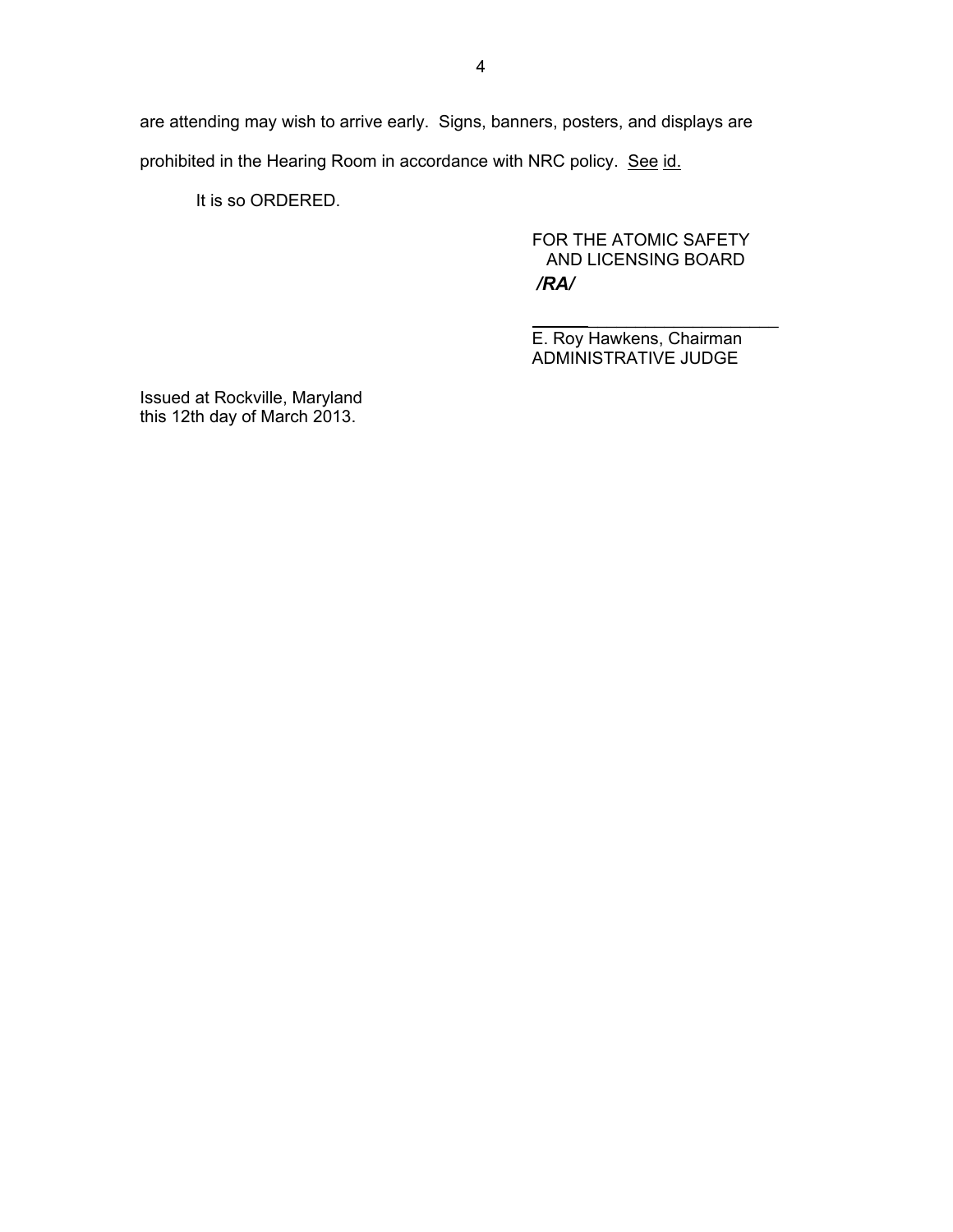## UNITED STATES OF AMERICA NUCLEAR REGULATORY COMMISSION

| In the Matter of                                           |  |                        |
|------------------------------------------------------------|--|------------------------|
| SOUTHERN CALIFORNIA EDISON CO.                             |  |                        |
|                                                            |  | Docket Nos. 50-361-CAL |
| (San Onofre Nuclear Generating Station -<br>Units 2 and 3) |  | $50-362-CAL$           |

## CERTIFICATE OF SERVICE

I hereby certify that copies of the foregoing **ORDER (Format for Oral Argument)** have been served upon the following persons by Electronic Information Exchange and by electronic mail as indicated by an asterisk\*.

Office of Commission Appellate Adjudication U.S. Nuclear Regulatory Commission Washington, DC 20555-0001 E-mail: ocaamail@nrc.gov

Atomic Safety and Licensing Board Panel U.S. Nuclear Regulatory Commission Mail Stop - T-3 F23 Washington, DC 20555-0001

E. Roy Hawkens Chief Administrative Judge E-mail: roy.hawkens@nrc.gov

Anthony J. Baratta Administrative Judge Email: anthony.baratta@nrc.gov

Gary S. Arnold Administrative Judge Email: gary.arnold@nrc.gov

U.S. Nuclear Regulatory Commission Office of the Secretary of the Commission Mail Stop O-16C1 Washington, DC 20555-0001

Hearing Docket E-mail: hearingdocket@nrc.gov Southern California Edison Company Douglas Porter, Esq.\* Director and Managing Attorney Generation Policy and Resources Law Department 2244 Walnut Grove Ave., GO1, Q3B, 335C Rosemead, CA 91770 Email: douglas.porter@sce.com

Counsel for Licensee Morgan, Lewis & Bockius, LLP 1111 Pennsylvania, Ave. N.W. Washington, D.C. 20004 Paul M. Bessette, Esq. Kathryn M. Sutton, Esq. Stephen J. Burdick, Esq. Steven P. Frantz, Esq. William E. Baer, Jr.\* Mary Freeze, Legal Secretary Lena M. Long, Legal Secretary E-mail: pbessette@morganlewis.com sburdick@morganlewis.com ksutton@morganlewis.com wbaer@morganlewis.com sfrantz@morganlewis.com mfreeze@morganlewis.com llong@morganlewis.com